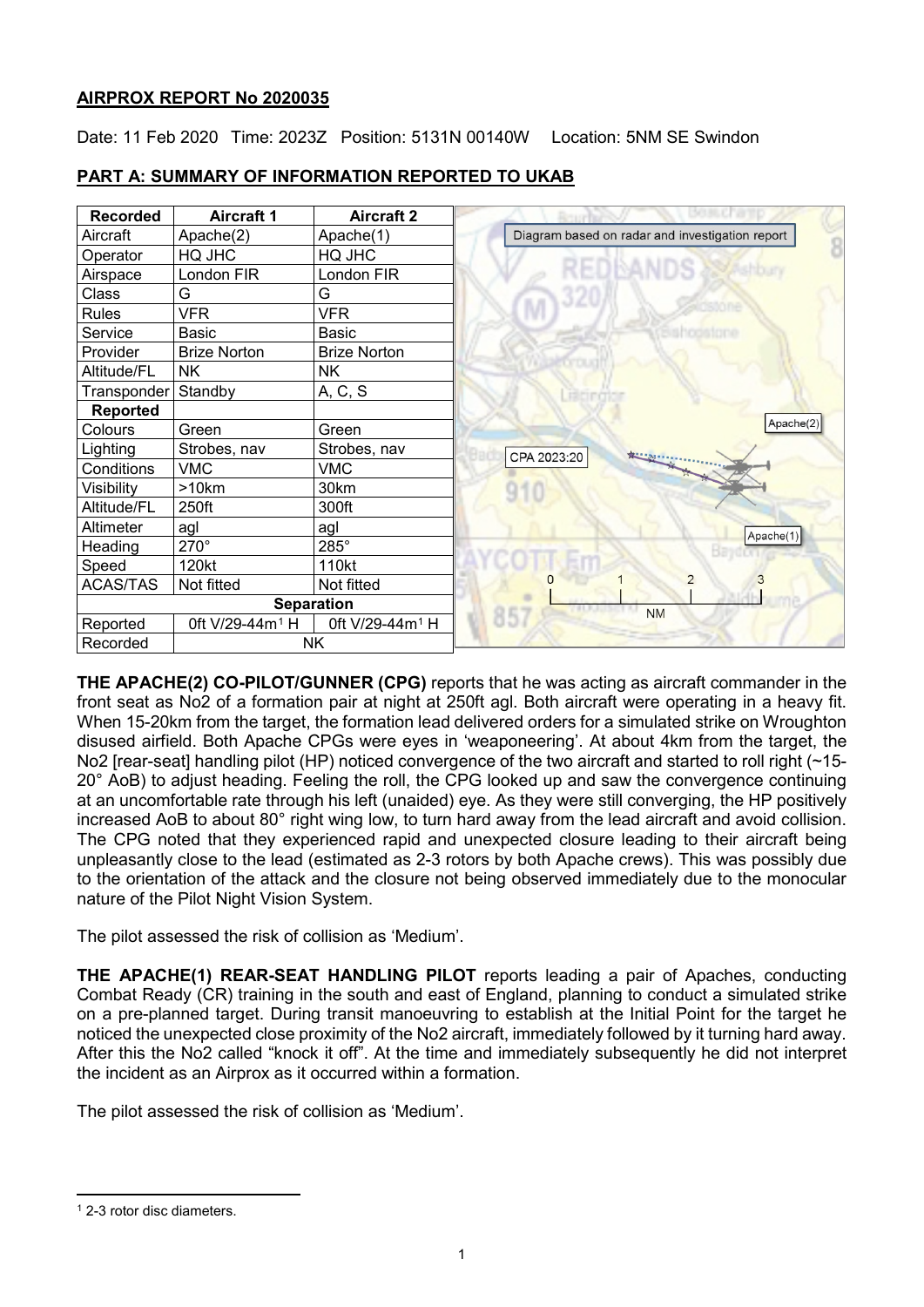**THE BRIZE NORTON CONTROLLER** reports that the Airprox occurred 2 months previously, was not declared on frequency and that he had no recollection of the event.

**THE BRIZE NORTON SUPERVISOR** reports that he was ATCO IC at the time of the event. He took over the control position because the Apache formation had requested to divert with a technical 'snag'. They did not declare an emergency, or state that they would require any further assistance at the time.

## **Factual Background**

The weather at Brize Norton was recorded as follows:

METAR EGVN 112020Z 25007KT CAVOK 03/M00 Q1011 NOSIG RMK BLU BLU=

## **Analysis and Investigation**

## **UKAB Secretariat**

Both Apache pilots shared an equal responsibility for collision avoidance and not to operate in such proximity to other aircraft as to create a collision hazard<sup>[2](#page-1-0)</sup>. Sunset at Brize Norton occurred at 1713Z.

## **Apache Squadron OSI**

The OSI identified the following sequence of events prior to the mission:

Two weeks prior to this event, the Sqn OC directed that some sorties should be generated to prepare a Limited Combat Ready (LCR) crew for their upcoming CR check. The Sqn had a few prepared sorties in Norfolk that could be utilised. One of those was used for the first part of this mission with additional training objectives planned to be achieved in the vicinity of Swindon, Southampton, Gatwick, through London Heli-Lanes Stansted and home to MOB Wattisham. This mission was planned to be 5 hours flying duration with a refuel planned at RAF Benson.

Prior to mission planning, [Apache(1) CPG/NHP] had spent the weekend in a Lincolnshire field supervising an isolated aircraft that had made a precautionary landing on Saturday due to a technical fault. Returning to MOB Wattisham Monday lunchtime, [Apache(1) CPG/NHP] was detailed with mission lead; the sortie was to be flown the following evening. [Apache(1) CPG/NHP] felt the planning time was compressed as the into work time the following day could not be before 1200hrs due to the crew duty period. All 4 aircrew however, were involved in the sortie preparation and planning. [Apache(1) CPG/NHP] had not been sleep deprived during the weekend and was not assessed as being fatigued; he was to be supervised throughout by [Apache(1) HP].

The cause was found to be that the crew of Apache(2) allowed a rate of closure to develop which when identified required a high energy evasive manoeuvre to prevent collision.

Causal Factors were identified as follows:

It is perceived [Apache(2) HP] was distracted for the short period of time it took for a rate of closure to develop within the patrol. [Apache(2) CPG] was working hard to resolve a radio issue and was also in attack mode with his attention on the target. This may have been enough of a distraction to [Apache(2) HP] to reduce his lateral scan.

[Apache(2)] aircraft track was 263° which was coincident with target 2 immediately prior to the loss of safe separation. Concurrently, [Apache(1)] was tracking 273° towards the IP. [Apache(2) HP] perceived [Apache(1)] had turned onto target heading due to its aspect however, [Apache(1)] was in fact offset for wind which was 20° to the left of heading.

l

<span id="page-1-0"></span><sup>2</sup> SERA.3205 Proximity. MAA RA 2307 paragraphs 1 and 2.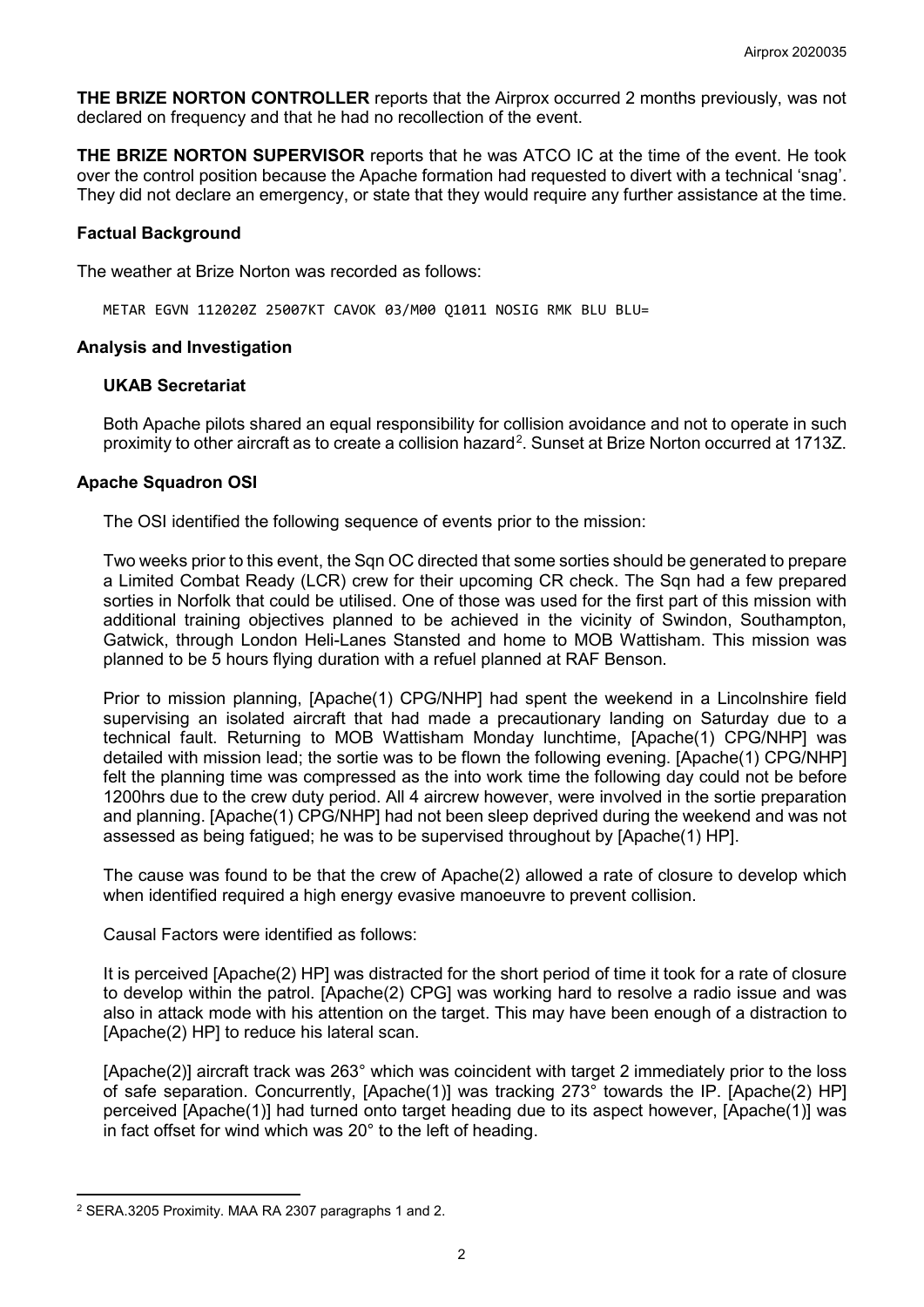The IP was briefed as part of the Direct Fire Battle Plan which factored as a de-confliction measure but was not uploaded to the aircraft as a control measure or part of the route. [Apache(2) HP] cueing was to the target and not the IP. The patrol approached the IP from the south east which was almost a 90° shift from the image displayed during mission orders. [Apache(2) HP] knew the IP was along the M4 but had no cues to its distance. As [Apache(2) CPG/NHP] had entered attack mode and had the TADS slaved to target 2, and [Apache(1)] appeared to have turned onto its attack heading, it is suggested that [Apache(2) HP] shifted his attention to the target thinking he had passed the IP.

The planning line gave the appearance of a simple plan where, following [pre-target brief], the patrol would float into battle with no heading changes required for the final attack run. The planning line however, ran straight through a 1000ft cattle avoid and was never going to be flown. This led to an expectation of simplicity with the actual track lacking detail on how the patrol was going to de-conflict in battle whilst almost 90° off the final attack heading.

A norm has developed where AHF FL crews are conducting minimal planning on the MPS in favour of using the CSAT. Additionally, it appears to have become acceptable for the non-handling pilot to direct the handling pilot by reference to the CSAT. By planning and flying with reference to the CSAT and not the TSD / HDU symbology, critical safety information and control measures are not loaded to the aircraft and therefore not available to the pilot for cueing during flight.

The flight authorisation was completed by the authoriser with [Apache(1) HP] & [Apache(2) CPG] in attendance. Due to the nature of the sortie, [Apache(1) CPG/NHP] & [Apache(2) HP] were not involved as diversion training was being discussed. The authoriser did not attend the mission orders as he felt the experience within the patrol was sufficient to ensure the sortie was well planned, safe and met its training objectives.

This sortie, in particular the phase from Benson onwards was hastily assembled. It was evident from the lack of loaded avoids and hazard data that the bare minimum was loaded for an out of area LCR training sortie designed to challenge prospective CR aircrew.

The wind was forecast to be 250/14 which was on the nose for the plan. However, as the wind was much stronger than forecast, 250/20+, and the patrol approached the IP from the south east there was a considerable crosswind. This had 2 consequences:

(1) The aircraft were drifting south to north

(2) [Apache(1)] heading was left of its track, changing the aspect to [Apache(2)].

Further causal factors were identified with respect to the subsequent near CFIT and double engine over-torque.

The following Airprox related recommendations were made:

Training to be Received by [Apache(2) HP]. Human Factors Based Case Study to be Delivered to Apache Aircrew Review [of] the Outbrief Authorisation Process Supervision of CR Training Delivery. Apache Units are to Implement a 6 monthly authorisation mentorship workshop.

The ORG concluded and agreed with the OSI that the main cause of the event was the loss of SA by [Apache(2) HP] flying as wing to [Apache(1)]. Whilst the ORG agreed and accepted that there were numerous contributory factors as to why [Apache(2) HP] lost SA, the main cause remained [Apache(2) HP] performance and his inconsistent and infrequent lookout to maintain separation from [Apache(1)]. HUMS data showed that for long periods of the ingress towards the target [Apache(2) HP] head position remained fixed forward and not scanning to the left enough to maintain separation from [Apache(1)]. Additionally, [Apache(2) HP] cueing was to the [target] 263° at 15km, the IP was 275° at 4.5km. It is assessed [Apache(2) HP] had no idea where the IP was both in azimuth or distance and converged with [Apache(1)] as no cues were directing him to the IP.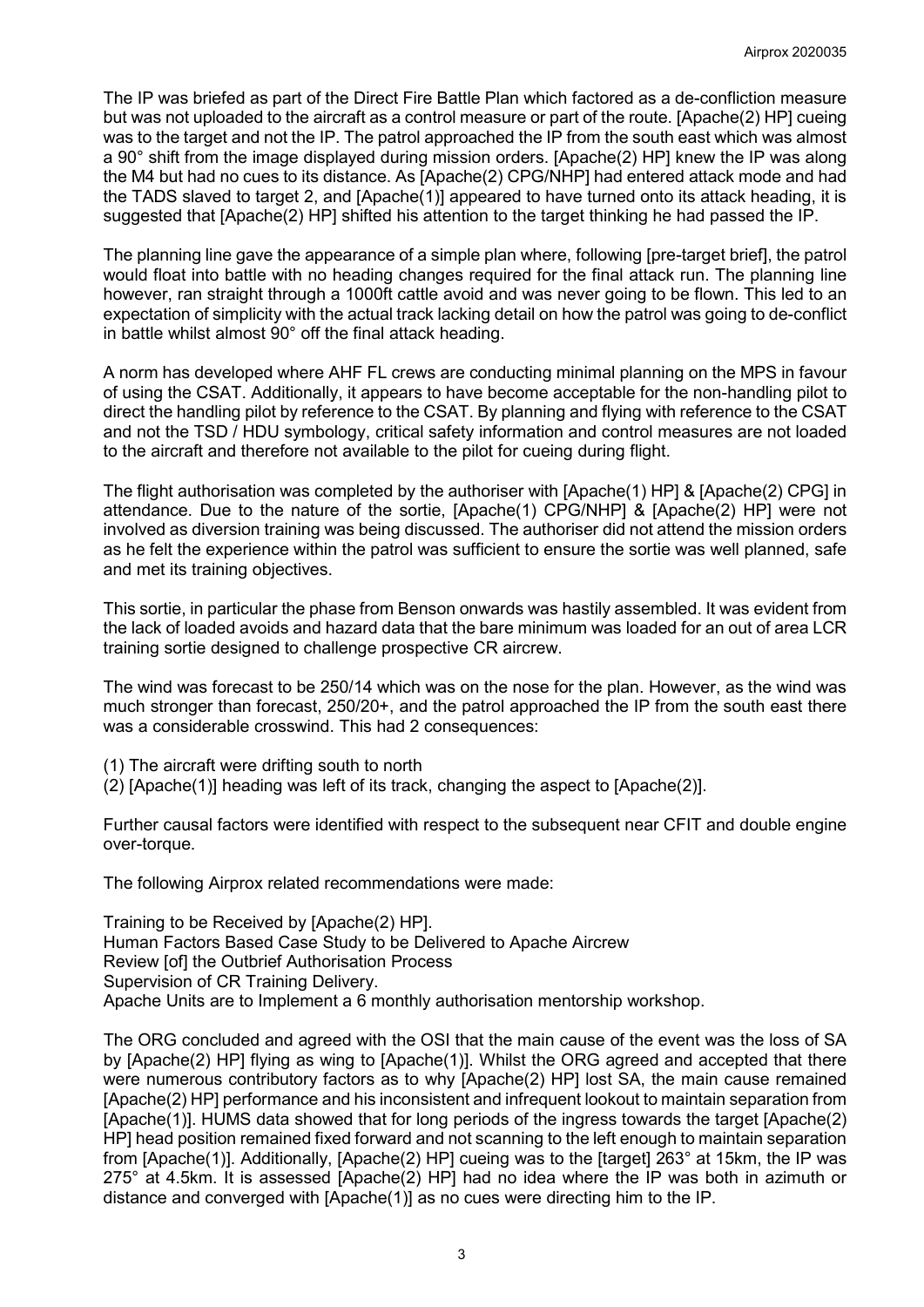# **Comments**

# **JHC**

The seriousness of this Airprox cannot be overestimated. Apache aircrew receive the highest level of training to operate what is an incredibly complex system and this incident serves to remind us that errors can occur at all levels of experience and expertise. The Air Safety Team at 1AvnX ATTACK have carried out a very in depth and thorough investigation and the recommendations that fell out have already been implemented locally. Analysis of this incident through the UKAB process will now enable the lessons identified to reach an even wider audience.

# **Summary**

An Airprox was reported when an Apache formation pair flew into proximity at night near Swindon at 2023Z on Tuesday 11<sup>th</sup> February 2020. Both pilots were operating under VFR in VMC using night vision aids, both in receipt of a Basic Service from Brize Norton.

# **PART B: SUMMARY OF THE BOARD'S DISCUSSIONS**

Information available consisted of reports from both pilots, radar photographs/video recordings, reports from the air traffic controllers involved and reports from the appropriate operating authorities. Relevant contributory factors mentioned during the Board's discussions are highlighted within the text in bold, with the numbers referring to the Contributory Factors table displayed in Part C.

Due to the exceptional circumstances presented by the coronavirus pandemic, this incident was assessed as part of a 'virtual' UK Airprox Board meeting where members provided a combination of written contributions and dial-in/VTC comments. Although not all Board members were present for the entirety of the meeting and, as a result, the usual wide-ranging discussions involving all Board members were more limited, sufficient engagement was achieved to enable a formal assessment to be agreed along with the following associated comments.

The Board first commended the Apache Investigation Team for their thorough and comprehensive report. Without restating the findings already made, members summarised their analysis of the incident with their opinion of the contributory factors. The Apache formation established a Basic Service with Brize Norton after some effort, which is not required to be monitored (**CF1**) and with which the controller will not have specific SA (**CF2**). This was not to suggest that a surveillance based service would have provided collision mitigation; it would not. Rather that the Apache formation was required to operate iaw comms regulations concerning night low-level operations in LFA1, which was to operate on the LL Common Frequency (**CF9**). Considering the Apache crews, the use of CSAT rather than MPS was not iaw SOP (**CF3**) and contributed to the Airprox in denying the crews valuable steering information. The Board agreed with the investigation that the lack of supervisory oversight was contributory (**CF4**), which manifested itself as inadequate preparation, supervision and authorisation (**CF5**, **CF6**, **CF13**). Members questioned whether the Apache(2) CPG had been given sufficient time in which properly to prepare for the complex training mission. The JHC advisor stated that sufficient time had been allowed but that the briefing and authorisation aspects of the planning cycle had not caught inadequacies in the plan. The crews had landed at Benson to re-fuel, at which point the planned track to fly directly towards the target set at Wroughton had to be changed to the south to accommodate low-level avoids, resulting in an offaxis approach to the IP from the southeast. The SOP battle formation lateral separation was also compressed by the avoids. Crucially the lack of steering information because of reliance on CAST rather than MPS resulted in missing or incorrect SA in the Apache crews and created the conditions for the Apache(2) crew to lose formation integrity (**CF7**, **CF8**, **CF10**, **CF11**, **CF12**). The Apache(2) crew were not aware of their closing track due to the demands of the target run (**CF14**, **CF15**) but the Apache(2) HP did become aware of the proximity of Apache(1) at a late stage and took effective avoiding action (**CF17**). Nevertheless, it was apparent that the aircraft were in close proximity (**CF16**), evidenced by the Apache(2) HP's subsequent near CFIT after taking avoiding action and consequent double-engine over-torque. Members quickly agreed that whatever the potential outcome, in the even the Apache(2)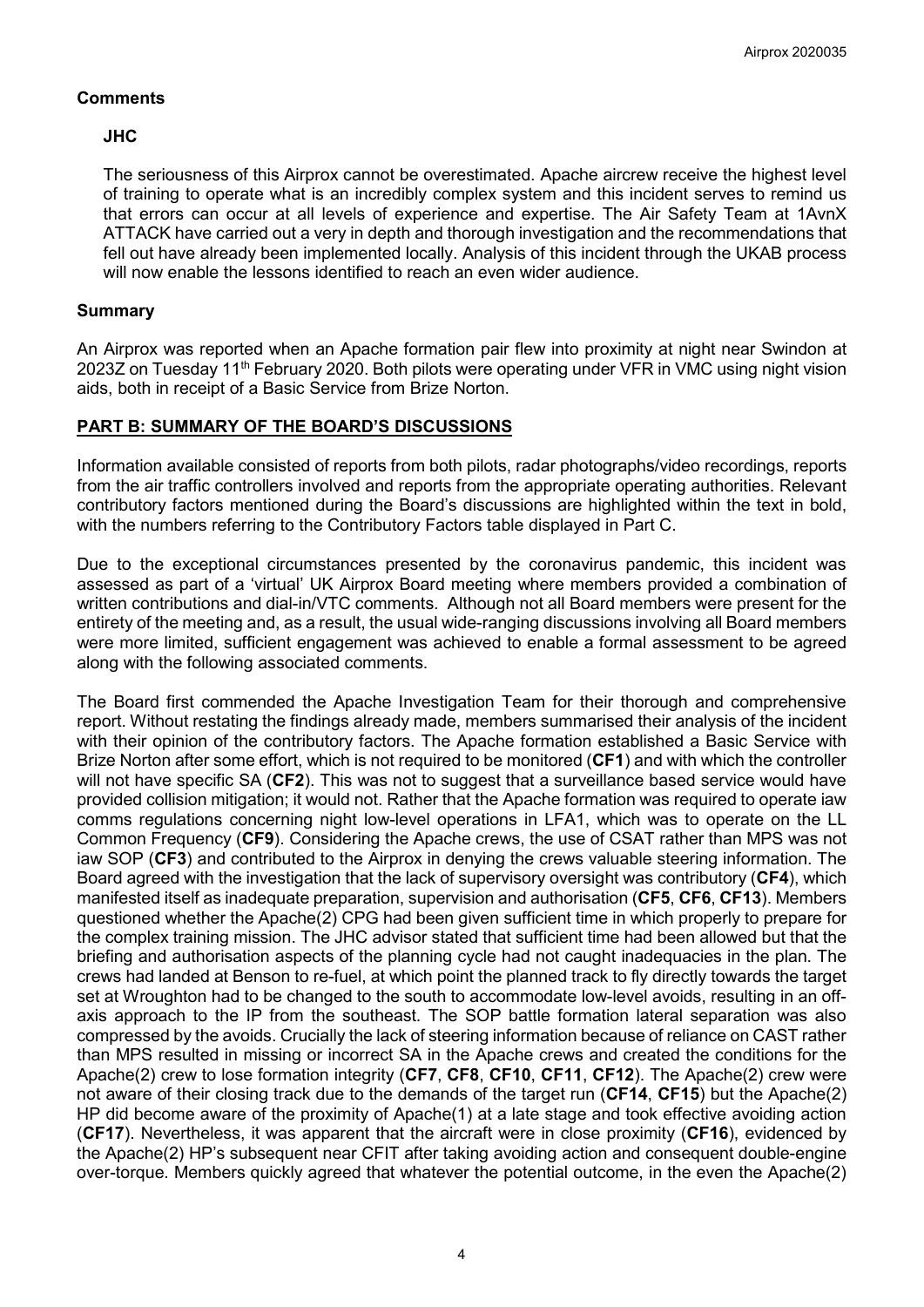HP had taken avoiding action, albeit at a late stage, and that the outcome was not simply due to providence but rather that safety had been much reduced.

Members agreed that all the Apache personnel involved had commendably been striving to achieve the 'organisational objective' of completing the CR training. This Airprox serves as an object lesson in potential outcomes when task completion is prioritised over full awareness of the safety considerations.

# **PART C: ASSESSMENT OF CONTRIBUTORY FACTORS AND RISK**

#### Contributory Factors:

|           | 2020035                                                        |                                                                                             |                                                                      |
|-----------|----------------------------------------------------------------|---------------------------------------------------------------------------------------------|----------------------------------------------------------------------|
| <b>CF</b> | Factor                                                         | <b>Description</b>                                                                          | Amplification                                                        |
|           | <b>Ground Elements</b>                                         |                                                                                             |                                                                      |
|           | • Situational Awareness and Action                             |                                                                                             |                                                                      |
| 1         | Contextual                                                     | • ANS Flight Information Provision                                                          | Not required to monitor the aircraft under the agreed<br>service     |
| 2         | Contextual                                                     | • Situational Awareness and Sensory Events                                                  | The controller had only generic, late or no Situational<br>Awareness |
|           | <b>Flight Elements</b>                                         |                                                                                             |                                                                      |
|           | • Regulations, Processes, Procedures and Compliance            |                                                                                             |                                                                      |
| 3         | <b>Human Factors</b>                                           | • Flight Operations Documentation and<br>Publications                                       | Regulations and/or procedures not complied with                      |
|           | <b>. Tactical Planning and Execution</b>                       |                                                                                             |                                                                      |
| 4         |                                                                | • Any other event                                                                           | Inadequate supervisory oversight                                     |
| 5         | <b>Human Factors</b>                                           | • Pre-flight briefing and flight preparation                                                |                                                                      |
| 6         | <b>Human Factors</b>                                           | • Flight Planning and Preparation                                                           |                                                                      |
| 7         | <b>Human Factors</b>                                           | • Insufficient Decision/Plan                                                                | Inadequate plan adaption                                             |
| 8         | <b>Human Factors</b>                                           | • Action Performed Incorrectly                                                              | Incorrect or ineffective execution                                   |
| 9         | <b>Human Factors</b>                                           | • Communications by Flight Crew with ANS                                                    | Pilot did not communicate with appropriate ATS provider              |
|           | • Situational Awareness of the Conflicting Aircraft and Action |                                                                                             |                                                                      |
| 10        |                                                                | • Any other event                                                                           | Lack of sufficient tactical symbology                                |
| 11        | Contextual                                                     | • Situational Awareness and Sensory Events                                                  | Pilot had no, late or only generic, Situational Awareness            |
| 12        | <b>Human Factors</b>                                           | • Understanding/Comprehension                                                               | Pilot did not assimilate conflict information                        |
| 13        | <b>Human Factors</b>                                           | • Mentoring                                                                                 |                                                                      |
| 14        | <b>Human Factors</b>                                           | · Distraction - Job Related                                                                 | Pilot engaged in other tasks                                         |
|           | • See and Avoid                                                |                                                                                             |                                                                      |
| 15        | <b>Human Factors</b>                                           | • Distraction - Job Related                                                                 | Pilot looking elsewhere                                              |
| 16        | Contextual                                                     | . Near Airborne Collision with Aircraft,<br>Balloon, Dirigible or Other Piloted Air Vehicle | Piloted air vehicle                                                  |
| 17        | <b>Human Factors</b>                                           | • Monitoring of Other Aircraft                                                              | Late-sighting by one or both pilots                                  |

Degree of Risk: B.

Recommendation: Nil.